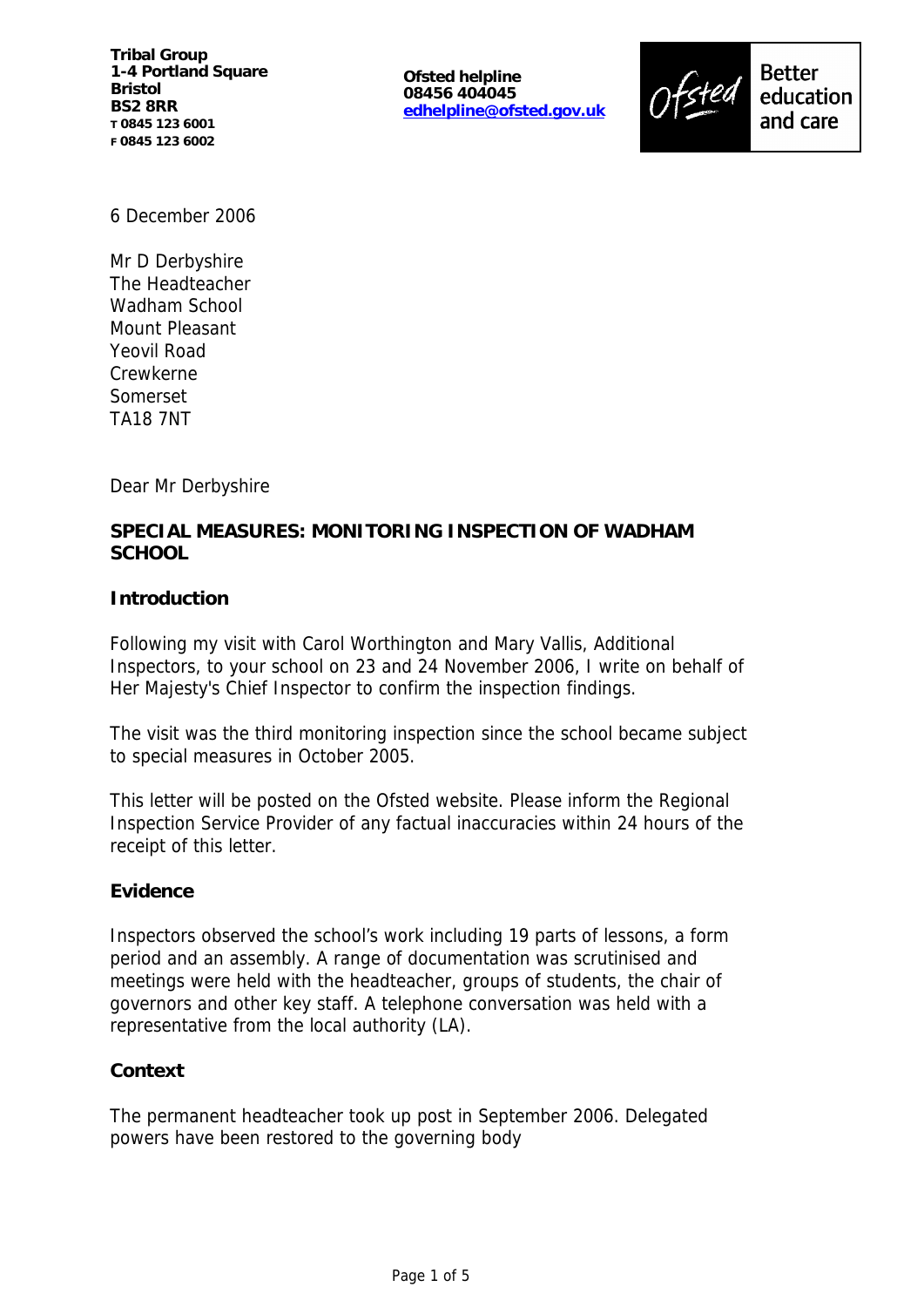

## **Achievement and standards**

Despite improvements in national tests and examinations in 2006, standards remain below average and achievement is inadequate. The school failed to meet its statutory targets for higher GCSE grades and, whilst standards at Key Stage 3 improved, the achievement of boys, particularly in English, is a concern and well below that of girls.

The school is using data more efficiently to identify underachievement and check students' progress in subjects. This, together with a determined focus on monitoring and evaluating teaching and learning, is helping to raise achievement. Progress in 17 of the 19 lessons seen during this visit was judged satisfactory or better.

Progress on the areas for improvement identified by the inspection in October 2005:

- raise achievement at GCSE satisfactory
- monitor students' progress more effectively satisfactory.

**Personal development and well-being**

Students' behaviour is satisfactory. Rigorous and consistently applied strategies to encourage good behaviour are proving effective. Students understand, and generally keep to, the behaviour policy and its clear system of rewards and sanctions. This is evident in the reduction of external and internal exclusions and detentions.

Good levels of supervision are appreciated by students and help them feel safe. They report that rare incidents of bullying are dealt with swiftly. Use of sixth form students to supplement adult mentors is rewarding and helpful in modifying the behaviour of those finding self control difficult. Some behaviour is immature and disruptive and is usually, but not always, apparent where teaching is weakest.

The appointment of an attendance officer has contributed positively to attendance targets being exceeded. The current attendance figure is 92% and rising. Attendance is checked daily and includes attendance at out of school activities. Parents are informed immediately of any unexplained absence and asked to provide a reason. Good attendance is rewarded and linked to successful learning.

Attitudes to learning are satisfactory overall. Although most students apply themselves to their work, they are not sufficiently involved in their learning or aware of how to improve. Students speak well of their school and appreciate that difficulties are being addressed. They feel listened to and respect the school council but could cite few instances where their views have resulted in action being taken.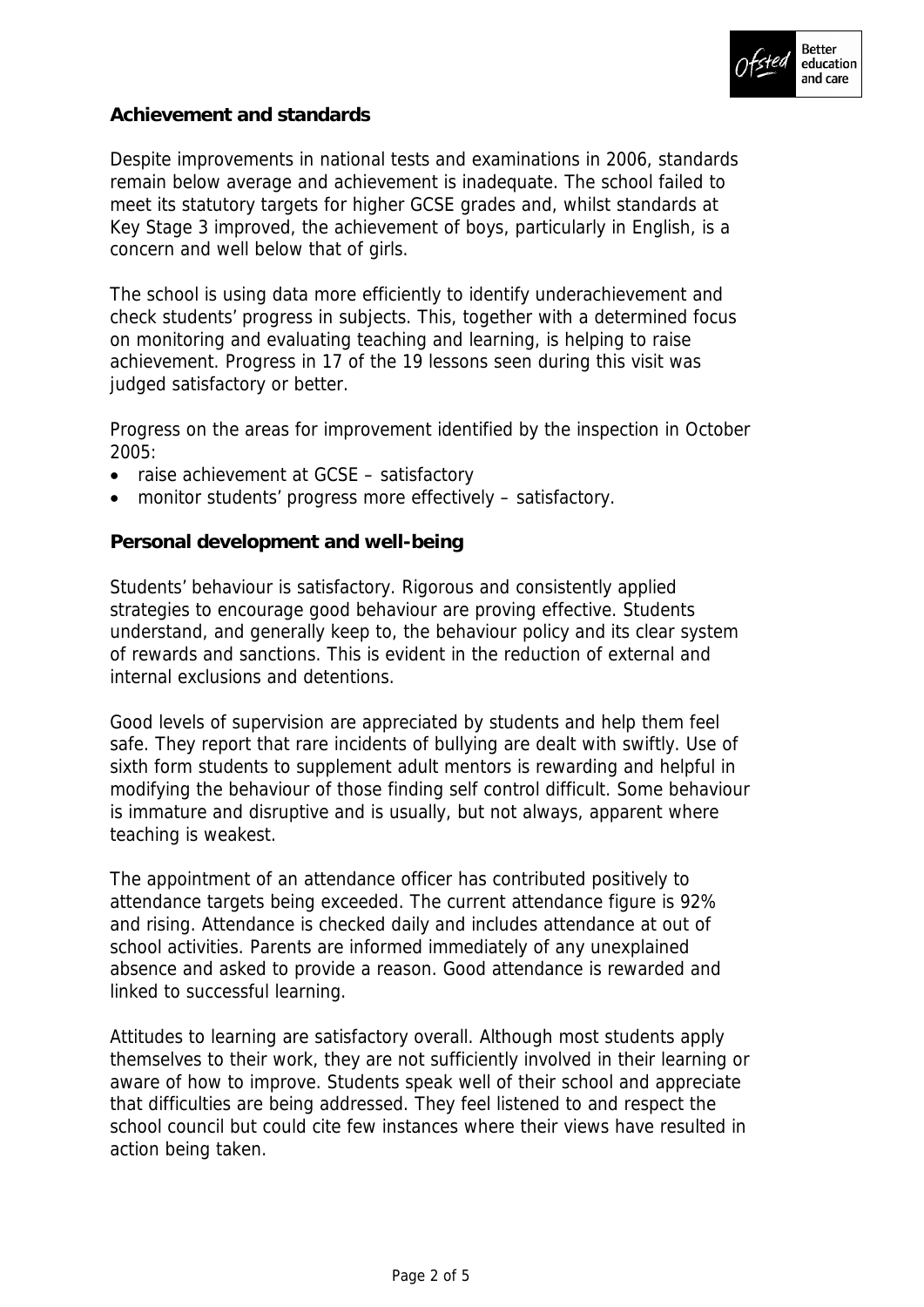

Preparation for life beyond Wadham is good and helps to raise students' expectations and self-esteem. Students especially appreciate work experience and visits to colleges and universities.

Progress on the areas for improvement identified by the inspection in October 2005:

improve behaviour and attendance in the main school **–** good.

# **Quality of provision**

The school's rigorous monitoring of teaching and learning and the ensuing training and support programme have resulted in improvement. The majority of lessons seen were satisfactory or better and the proportion of inadequate lessons has decreased.

In the most effective lessons, good progress is made because teachers use assessment information well to set appropriate learning objectives. They plan a range of activities that motivate and challenge students, including those with learning difficulties and the gifted and talented. In these lessons, students usually behave well and are more eager to learn.

Whilst, there have been good improvements in behaviour overall, students' attitudes to learning are 'stuck' at satisfactory because too many teachers are reluctant to try approaches that require them to take responsibility for their learning, participate, and think independently. Consequently, too many students expect to be coerced into working rather than involved in their learning.

Assessment is regularly carried out and the school collates extensive data to monitor progress. However, this is in the early stages of being used effectively to accelerate the progress of all groups of learners. The quality of support for students with learning difficulties is inconsistent because not all teachers have a precise understanding of their needs. Sometimes, the resulting poor behaviour becomes the issue rather than the barrier to learning that is at the root of the frustration.

Progress on the areas for improvement identified by the inspection in October 2005:

improve attitudes to learning in lessons **–** satisfactory.

**Leadership and management**

The headteacher's clear and perceptive leadership has been an important factor in establishing a shared vision of a successful future for the school and an understanding of what needs to be done to secure it. The new school improvement plan outlines a coherent and concerted approach to tackling the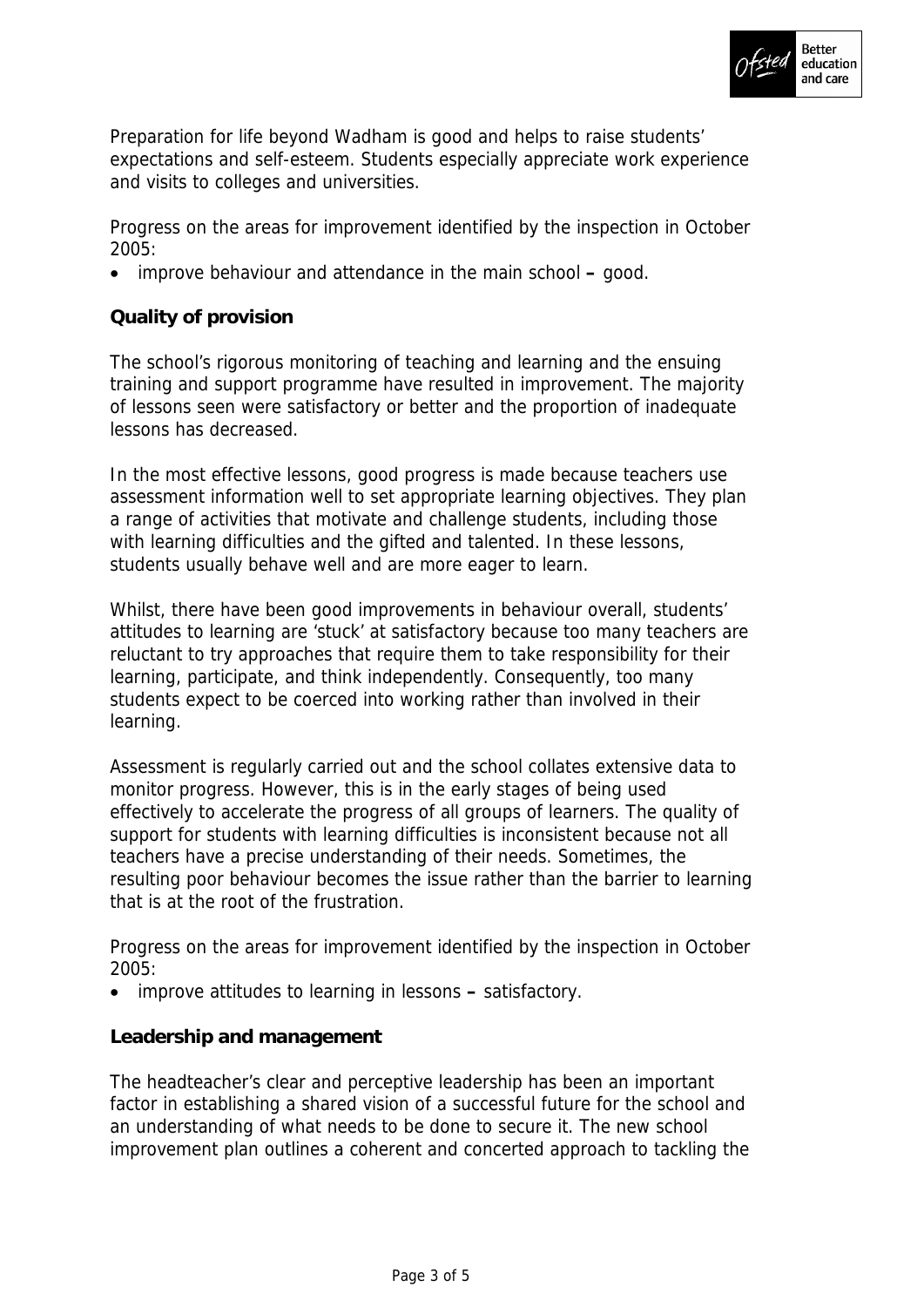

existing challenges. It also includes plans to review the school's specialist status. Most staff and students have not yet developed strong ownership of the specifics of the plan but they do share a broad understanding of how they can bring about further improvement. Systems for monitoring and evaluating the work of the school are sharpening the accountability of staff in delivering improved outcomes for students. Evaluation is well founded and accurate. The monitoring of teaching and learning is rigorous in setting high expectations. It is increasingly focused on spreading and developing good practice. Procedures for checking students' progress identify underachievement and make teachers accountable but do not yet lead to the systematic identification of individualised, subject specific targets for students that will help to accelerate progress.

The continuous professional development of staff has been given a high priority. Particular emphasis has been given to strengthening teamwork and securing a collective understanding of what constitutes effective leadership. The restructured senior leadership team is now setting the strategic direction for the school. The determination to improve outcomes for students is generating a sense of belief and purpose throughout the school. The consequent improved leadership at all levels has contributed to raising students' achievement and increasing the capacity for further improvement. Subject and pastoral leaders are growing in confidence and are taking responsibility for the consistent implementation of whole-school policies. Clearer line management arrangements are supporting their endeavours.

Delegated powers have been restored to the governing body. Governors are involved in monitoring the work of the school and setting its strategic direction. They are well informed about development plans and increasingly effective in supporting and challenging those charged with responsibility for implementation.

Progress on the areas for improvement identified by the inspection in October 2005:

improve the impact and consistency of management policies **–** good.

## **External support**

Support from the local authority has been effective. There has been an appropriate focus on improving teaching and learning which has been instrumental in improving the overall quality of provision. Support and training for the governing body has contributed to their improving capacity to hold the school to account.

## **Main Judgements**

Progress since being subject to special measures – satisfactory.